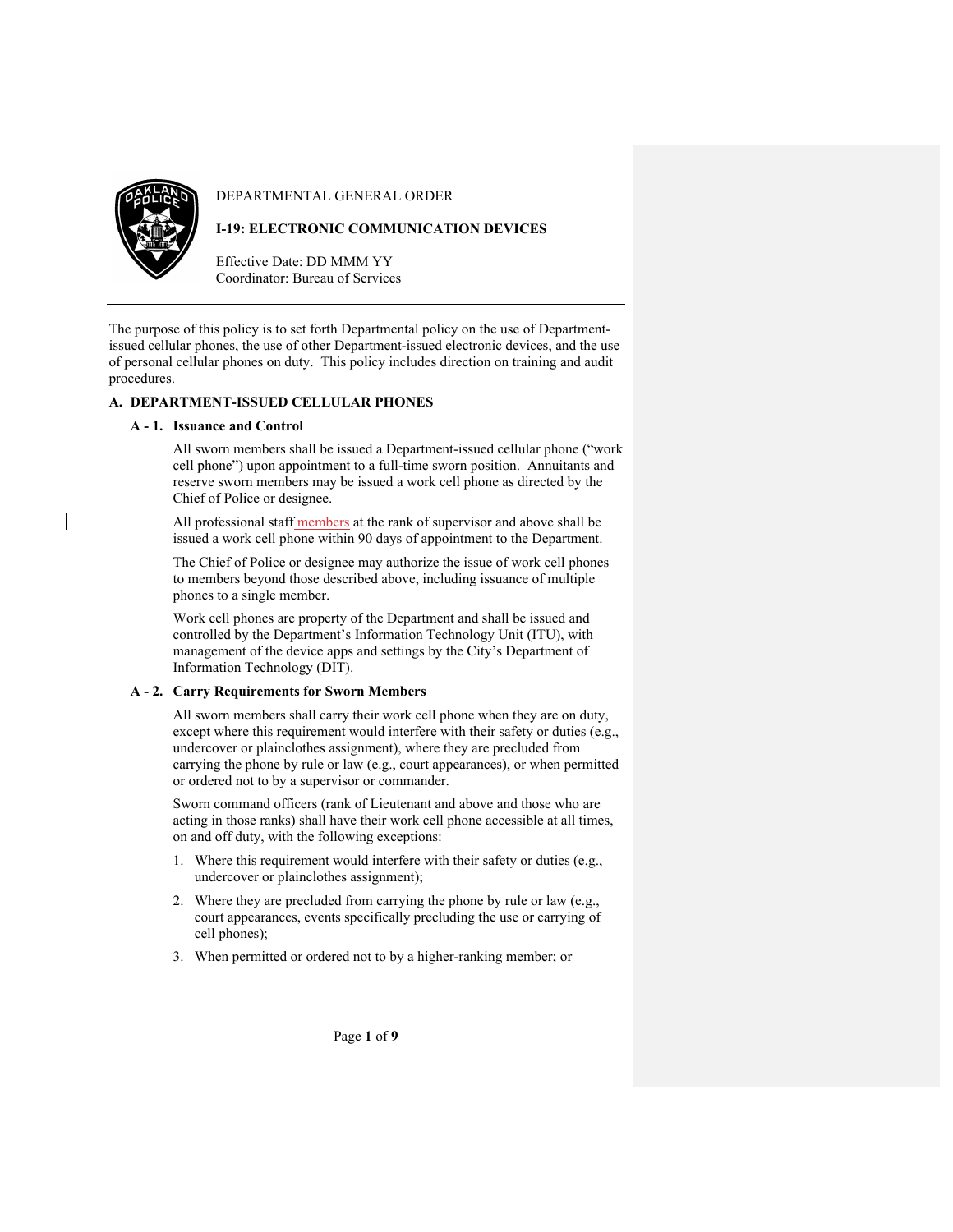4. While on vacation, compensatory (comp) time, or other leave and there is a substitute or acting commander available in their stead.

#### **A - 3. Carry Requirements for Professional Staff Members**

Professional staff members who are issued one shall carry their work cell phone when they are on duty, except where this requirement would interfere with their safety or duties (e.g., undercover or plainclothes assignment), where they are precluded from carrying the phone by rule or law (e.g., court appearances), or when permitted or ordered not to by a supervisor or commander.

Professional staff members at the position of manager and above (and those acting in those ranks) shall have their work cell phone accessible at all times, on and off duty, with the following exceptions:

- 1. Where this requirement would interfere with their safety or duties (e.g., undercover or plainclothes assignment);
- 2. Where they are precluded from carrying the phone by rule or law (e.g., court appearances, events specifically precluding the use or carrying of cell phones);
- 3. When permitted or ordered not to by a higher-ranking member; or
- 4. While on vacation, comp time, or other leave and there is a substitute.  $-$ or acting manager, or superior available in their stead.

### **A - 4. On-Duty Use of Work Cell Phones**

Work cell phones are **primarily** meant to allow members to conduct official department business. Work cell phones supplement the use of fixed-position office phones and allow for remote meeting support.

**Members are reminded that work cell phones, because of their nexus to job-related activities, may be the subject of public records requests, subpoenas, and discovery requests.** 

Members are encouraged to not conduct any personal business on their work phone, and any actions taken using the phone must comply with this policy and its prohibitions (see section C for specific prohibitions). Any on-duty personal calls or messages onuse of a work cell phone shall be kept to a minimum and be brief. Examples include, but are not limited to:

- 1. Calls to notify family members, physicians, etc. regarding an injury on the job; or
- 2. Calls to notify family members when required to work overtime without advance notice; and

**Formatted:** Font: Bold

**Commented [TJ1]:** Tightened up this section without overreaching

Page **2** of **9**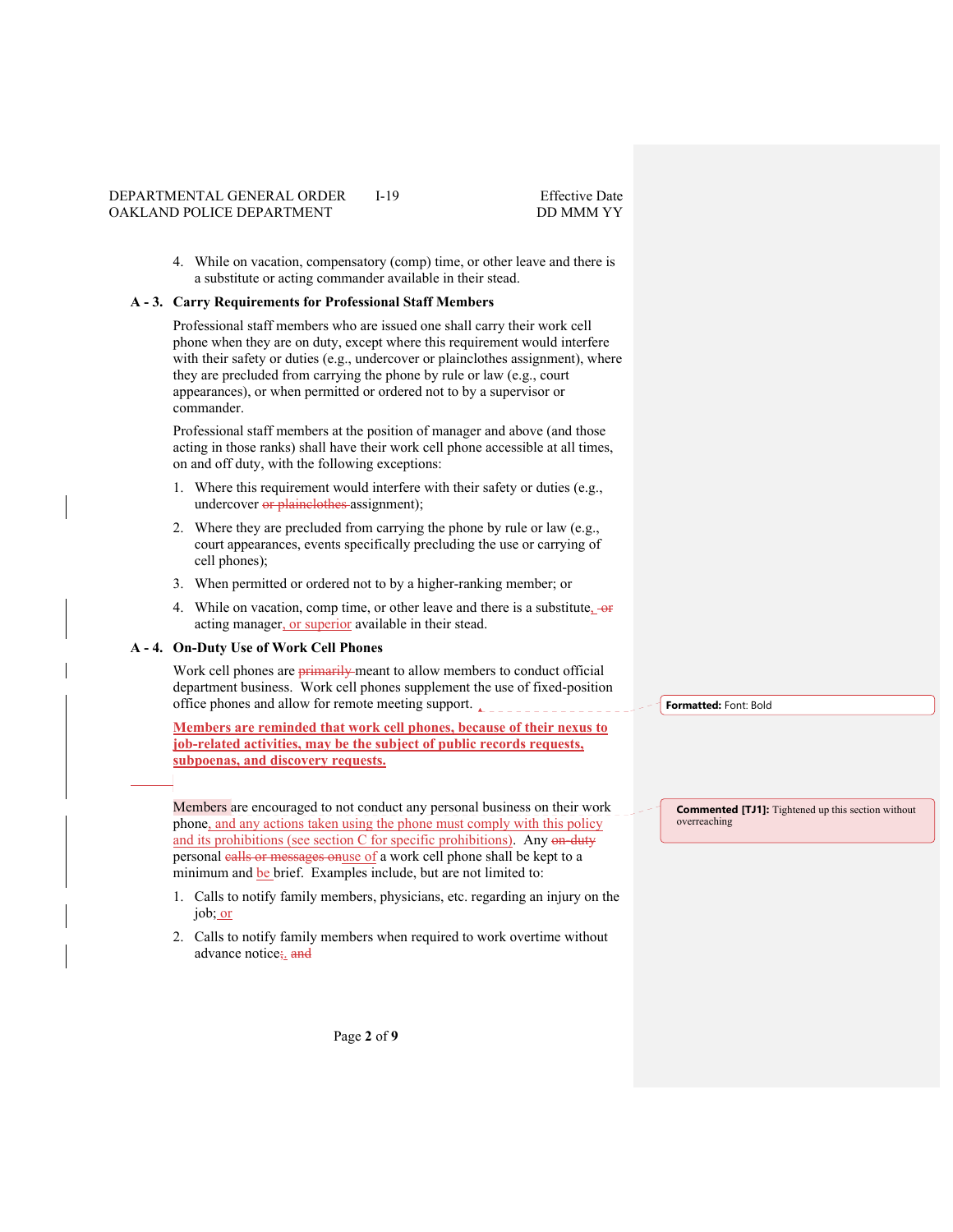Daily calls to speak to family members, partners, friends (or those responsible for them such as school, day care, or senior center) to check on their well-being.

# **A - 5. International Use of Work Cell Phones**

Members who are traveling outside of the United States of America for official business, and who bring a work cell phone or other work electronic device with mobile data, shall contact the ITU at least one (1) week prior to their departure date so that the device can be moved to an international data plan.

#### **A - 6. Evidence Procedures**

Electronic material (e.g., pictures, audio, text messages, electronically generated messages) potentially related to a criminal or internal investigation and recorded on work cell phones shall be handled as evidence.

#### **A - 7. Confidentiality and Reporting of Lost Phones**

Department work phones and any confidential material stored therein shall be treated as sensitive material and shall be secured at all times.

Lost or stolen devices shall be reported pursuant to DGO N-05, with an information copy to ITU.

#### **B. OTHER DEPARTMENT-ISSUED ELECTRONIC DEVICES**

# **B - 1. Issuance and Control**

Workstation computers purchased through ITU shall be assigned to specific work spaces by the ITU. Laptop computers purchased by ITU may be issued to specific members based on assignment. Any ITU issuance of laptop computers shall be with the written approval of a Deputy Chief/Director or higher. Costs for laptop computers shall be paid from the requesting unit's funding code.

All other computers shall be issued by the unit purchasing the computer, and units purchasing computers shall pay for the computers using their funding codes. Control over programs and administration of computers connecting to the City's networks shall continue to be with DIT.

Other electronic devices, if not issued and controlled by ITU (e.g., robots, throw-phones, GPS trackers) shall be issued and controlled by the Unit/Section/Division which oversees that program, or as directed by policy.

#### **B - 2. Work-related Use**

Members may use electronic devices assigned to them or their unit for workrelated functions.

Members may use the desktop or laptop computer assigned to them or their unit for appropriate personal business while on break (e.g., perusing the news). However, see section C, below, for prohibited activity.

**Commented [TJ2]:** Excise or talk about articulable emergencies.

Page **3** of **9**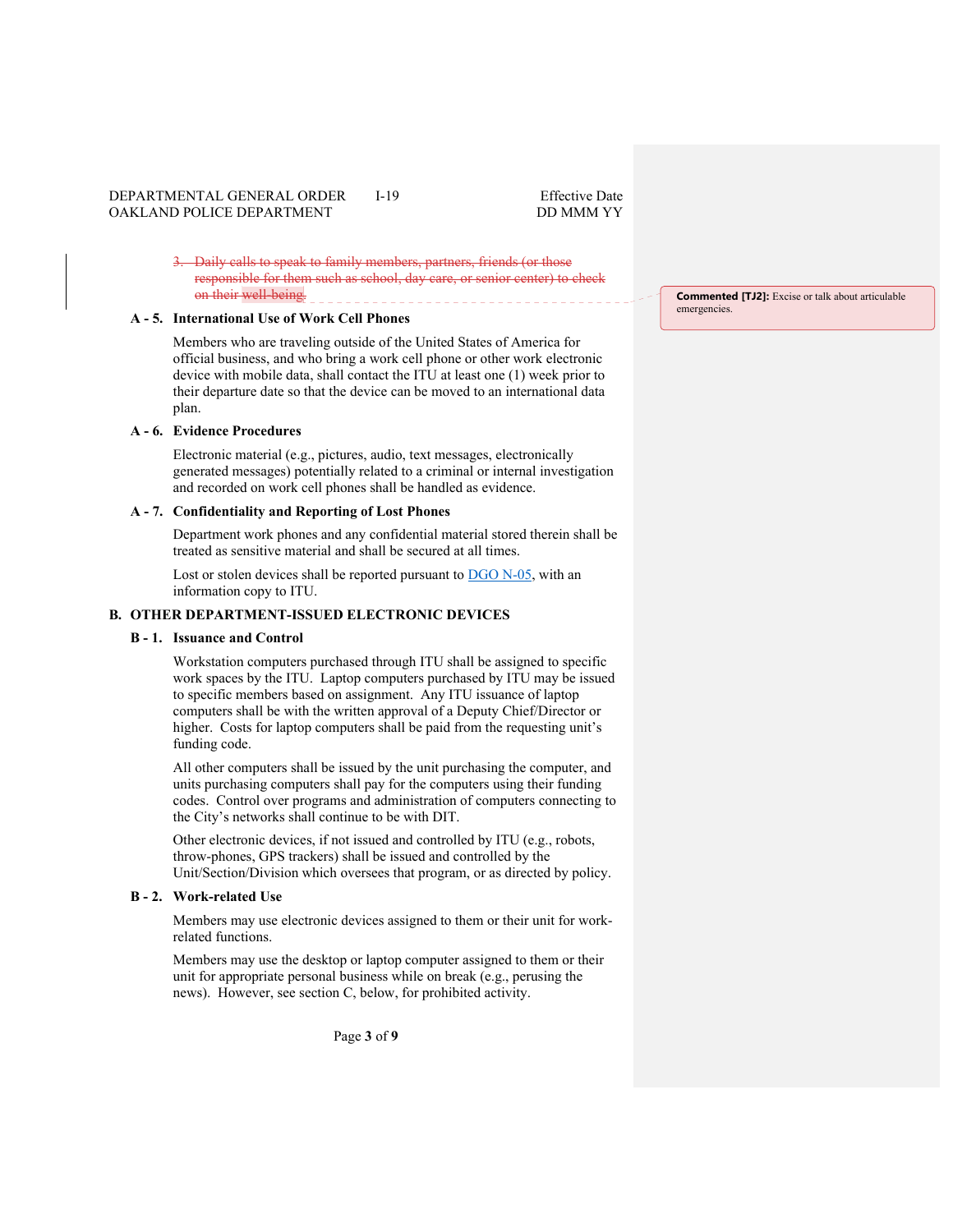#### **B - 3. Devices with Specific Policies**

Electronic devices with specific policies (e.g., as a result of Surveillance Technology Ordinance or Militarized Equipment Ordinance) shall be used and issued according to those policies. If any provisions in a device-specific policy conflict with this policy, the provisions in the specific device policy shall supersede this policy.

#### **B - 4. Confidentiality and Reporting of Lost Devices**

Work electronic devices and any confidential material stored therein shall be treated as sensitive material and shall be secured at all times.

Lost or stolen devices shall be reported pursuant to DGO N-05, with an information copy to ITU.

#### **C. PROHIBITED ACTIVITY FOR DEPARTMENT-ISSUED CELL PHONES, PERSONAL CELL PHONES, AND ELECTRONIC DEVICES**

#### **C - 1. Use of Any Device to the Point of Distraction or Interference with Duty**

Members shall not utilize work or personal cell phones, other telecommunications devices, or personal electronic devices to the point of distraction from their performance of duty or interference with their safety.

#### **C - 2. Use of Cell Phones While Driving**

Members shall not operate a Department vehicle while using a cell phone, whether work or personal, unless they are using a hands-free device or unless exigent circumstances exist. Use of a cell phone as a GPS navigation tool or to play work-appropriate music while driving is specifically exempted from this prohibition.

#### **C - 3. Use of Personal Cell Phones for Department Business**

Members are prohibited from using their personal cell phones or electronic communication devices for Department business except for the following:

1. Members may use city email for official business on their personal phone;

- 1.2.Members who have timecard approval responsibilities may approve timecards on their personal phone;
- 2.3. Members who do not have access to their work cell phone may make urgent work-related phone calls or text messages from their personal phones; and
- 3.4. Members who are not issued a work cell phone may conduct administrative work-related business (e.g., call in to the office, submit or approve timecards, etc.) using their personal cell phone.

Members shall not monitor or operate work-related social media accounts from personal cell phones (e.g., forward-facing social media accounts that represent the Department or investigative social media accounts). This

**Commented [TJ3]:** Added - staff expressed concerns as many use phones to navigate to calls and listen to music in their vehicles.

**Formatted:** Font: Bold

**Commented [TJ4]:** Explain more to the officers – what is work related? Have some examples that can guide people's understanding. Check NYPD patrol guide.

**Commented [TJ5R4]:** Added a few lines here

Page **4** of **9**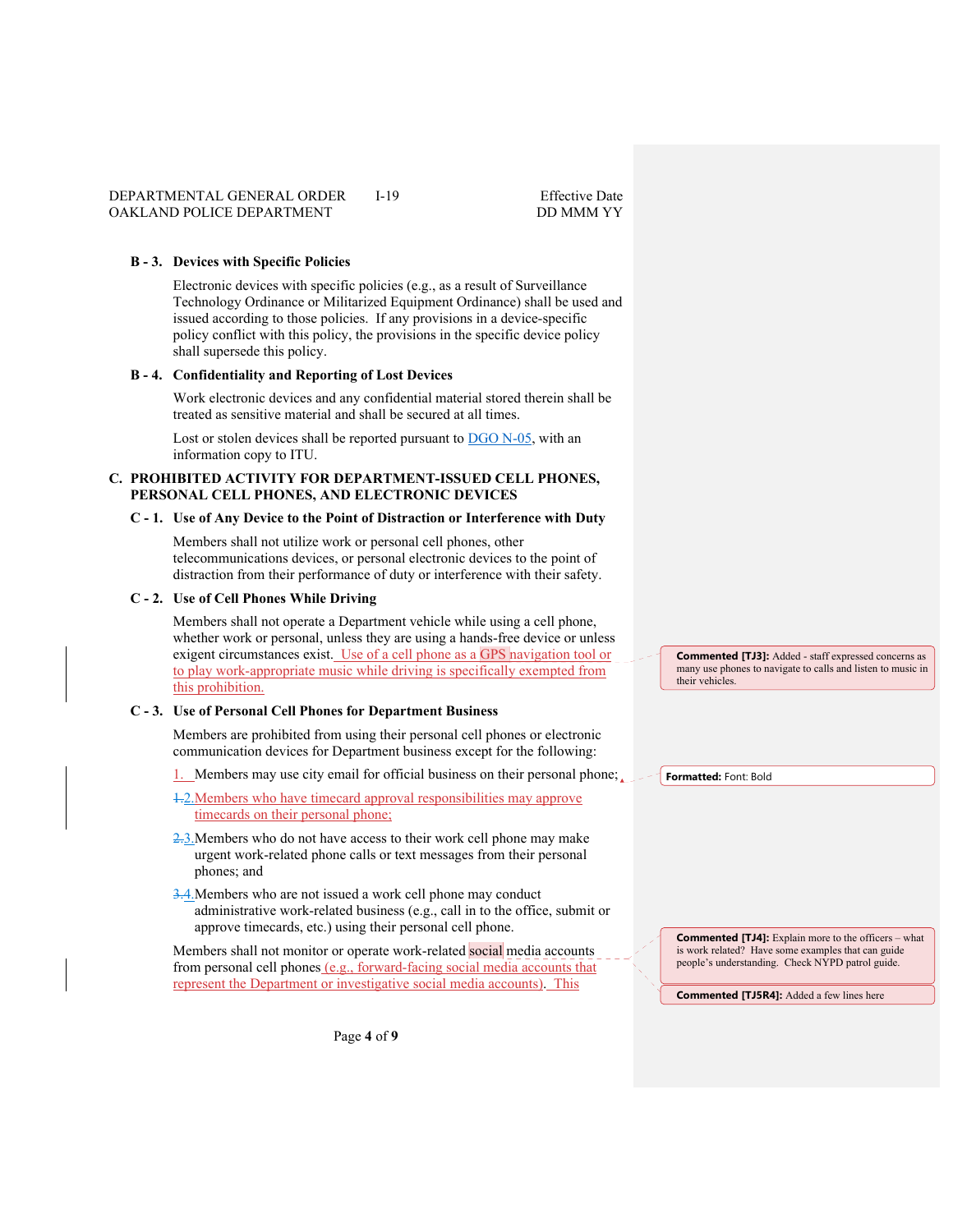prohibition does not preclude members from engaging in non-work-related social media contacts with other members using their personal devices (e.g., being "friends" on social media, connecting over social media with other Department members regarding shared hobbies or interests, etc. Refer to DGO D-18, however, for rules around personal social media use.).

#### **C - 4. Use of Work Cell Phones and Work Electronic Devices for Personal Business**

Except for permissible brief personal use (see sections A-5 and B-2, above), work cell phones and work electronic devices shall not be used for personal business.

Without exception, no personal social media<sup>1</sup> accounts or applications ("apps") shall be accessed or installed on work cell phones or electronic devices (Reference DGO D-18 regarding personal social media). This does not include social media applications used for work purposes (e.g. investigative purposes or for administering and posting on the Department's public accounts).

#### **C - 5. International Data Access and Charges**

Members must have permission from their first-level commander to bring work cell phones or electronic devices outside of the United States of America. Members who bring a work phone or work electronic device outside of the United States of America shall be responsible for any surcharges, fees, or increased data or calling charges that result unless the device is moved to an international plan as specified in section A-5.

#### **C - 6. Tampering with or Modifying Work Cell Phones and Work Electronic Devices**

Work cell phones and work electronic devices shall not be physically modified or tampered with without express written permission from the ITU. This includes, but is not limited to, the following:

- 1. Removing the SIM (subscriber identity module) card from a work cell phone or device and installing it into a personally owned phone and
- 2. Adding or removing hardware such as RAM, disc drives, or motherboards to department computers.

This section does not limit using appropriate peripheral devices such as USB memory sticks, plug-and-play external hardware, or speakers.

### **C - 7. Accessing Inappropriate Material on Work Cell Phones and Electronic Devices**

**Commented [TJ6]:** Add link here **Commented [TJ7R6]:** Done

<sup>&</sup>lt;sup>1</sup> [Policy and Publication Unit Note: This footnote is reserved for the definition of "personal social media" in DGO D-18 when that policy is finalized.]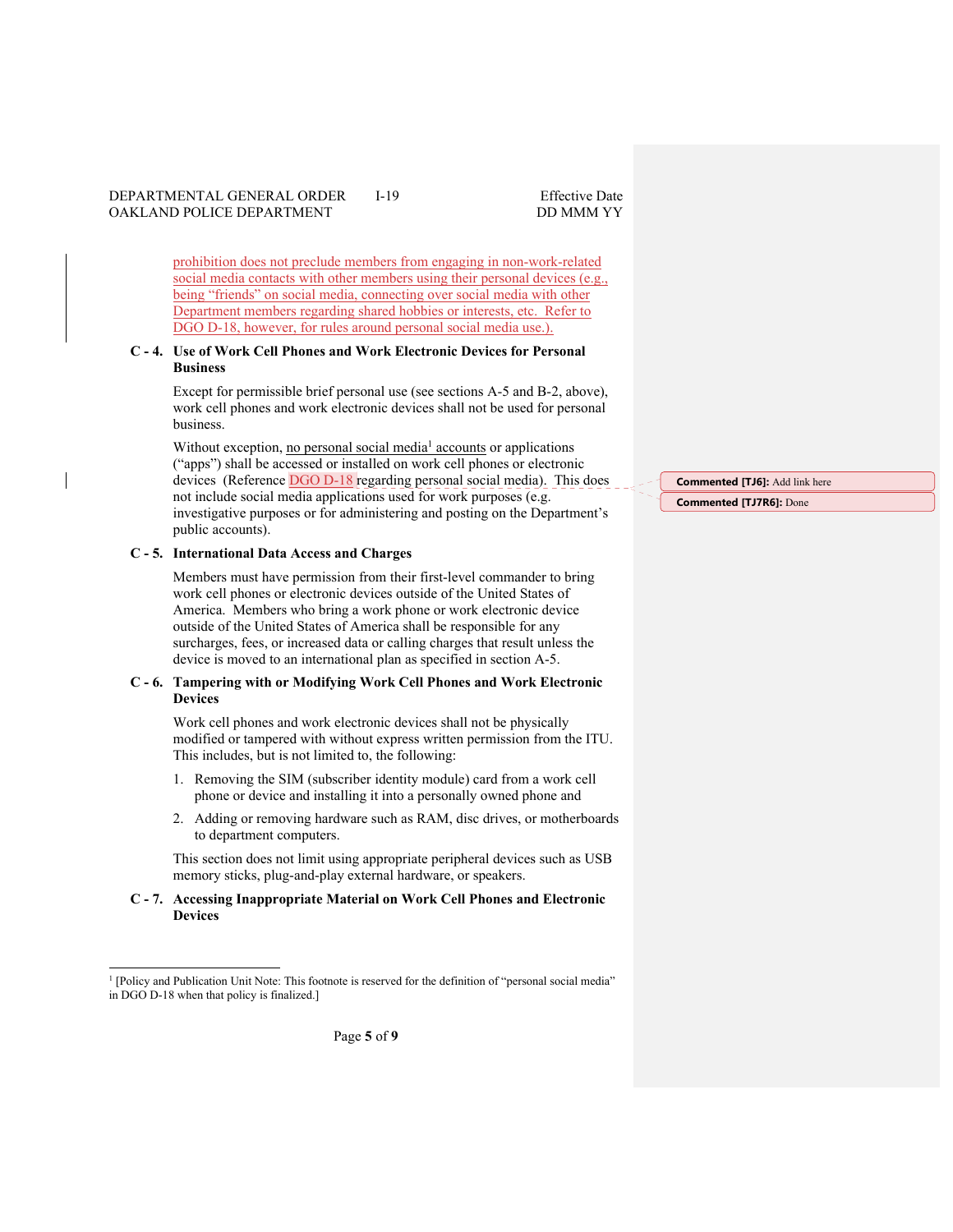Members are prohibited from accessing inappropriate content on their work cell phones and electronic devices when it is not within the scope of their duties – this behavior is prohibited by the Department's Manual of Rules. This includes, but is not limited to, the following:

- 1. Pornography (MOR 356.30).
- 2. Any material which violates the anti-harassment or anti-discrimination policies of the Department (DGO D-20) and/or City (Administrative Instruction 71) (MORs 356.30, 314.04).
- 3. Hate group, racist, or anti-government material  $\left[ \frac{\text{MORs } 356.30, 384.70}{\text{MORs } 356.30, 384.70} \right]$
- 4. Gambling websites or applications (MORs 356.30, 328.07).
- 5. Any material related to the member's outside commercial or personal financial activity (MORs 356.30, 328.07)..

#### **D. AUDITING INSPECTION AND AUDITING OF DEPARTMENT CELLULAR PHONES AND ELECTRONIC DEVICES**

#### **D - 1. Definitions**

**Inspection** – inspections of work cell phones include reviewing of call logs, messaging apps, browsing history, and social media applications with the purpose of reviewing the device for policy compliance in an efficient manner. Inspections will necessarily be limited in scope and intensity but may lead the inspecting member to perform a deeper look at the phone. Inspections involve reviewing the devices and records from the device, but do not involve using a digital forensic tool.

**Audit** – audits of work cell phones include using a digital forensic tool to extract the entirety of the data stored on the phone, possibly including deleted data, for the purpose of reviewing the devices for policy compliance. Audits involve an expanded scope and significantly more intensity than inspections, and will typically have a planned review to significantly sample and examine the data extracted from the device.

**Search** – searches are a focused attempt to find something (e.g. evidence of misconduct or criminal activity, or specific communication that could prove or disprove an allegation of misconduct) that could reasonably exist on the device. The scope and intensity of a search, and the use of digital forensic tools to conduct a search, will depend on what is being searched for.

<sup>2</sup> Reference the definition in DGO D-18 of extremist content: Content that advocates for, celebrates, or otherwise furthers the cause(s) of extremist political, racial, or gender-based positions or groups that espouse violence, a denigration, "othering", or subjugation of another person or people based on the actual or perceived race, color, religion/religious creed, national origin/ancestry, sex, age, marital status, personal appearance, sexual orientation, gender identity or expression, family responsibility, homelessness, physical and/or mental disability, matriculation, political affiliation, pregnancy, medical condition, military or veteran status, or status in any other group protected by federal, state or local law or the putting down of persons for personal attributes or political beliefs.

**Commented [TJ8]:** Cite and refer back to MOR sections – each of these.

**Commented [TJ9]:** Bringing language from Social Media policy (which had

**Commented [TJ10]:** Need some definitions here, especially around inspection, audits, searches

**Commented [J11R10]:** Added

**Formatted:** Font: Bold

**Formatted:** Font: Bold

**Formatted**

**Formatted:** Indent: Left: 0", First line: 0"

Page **6** of **9**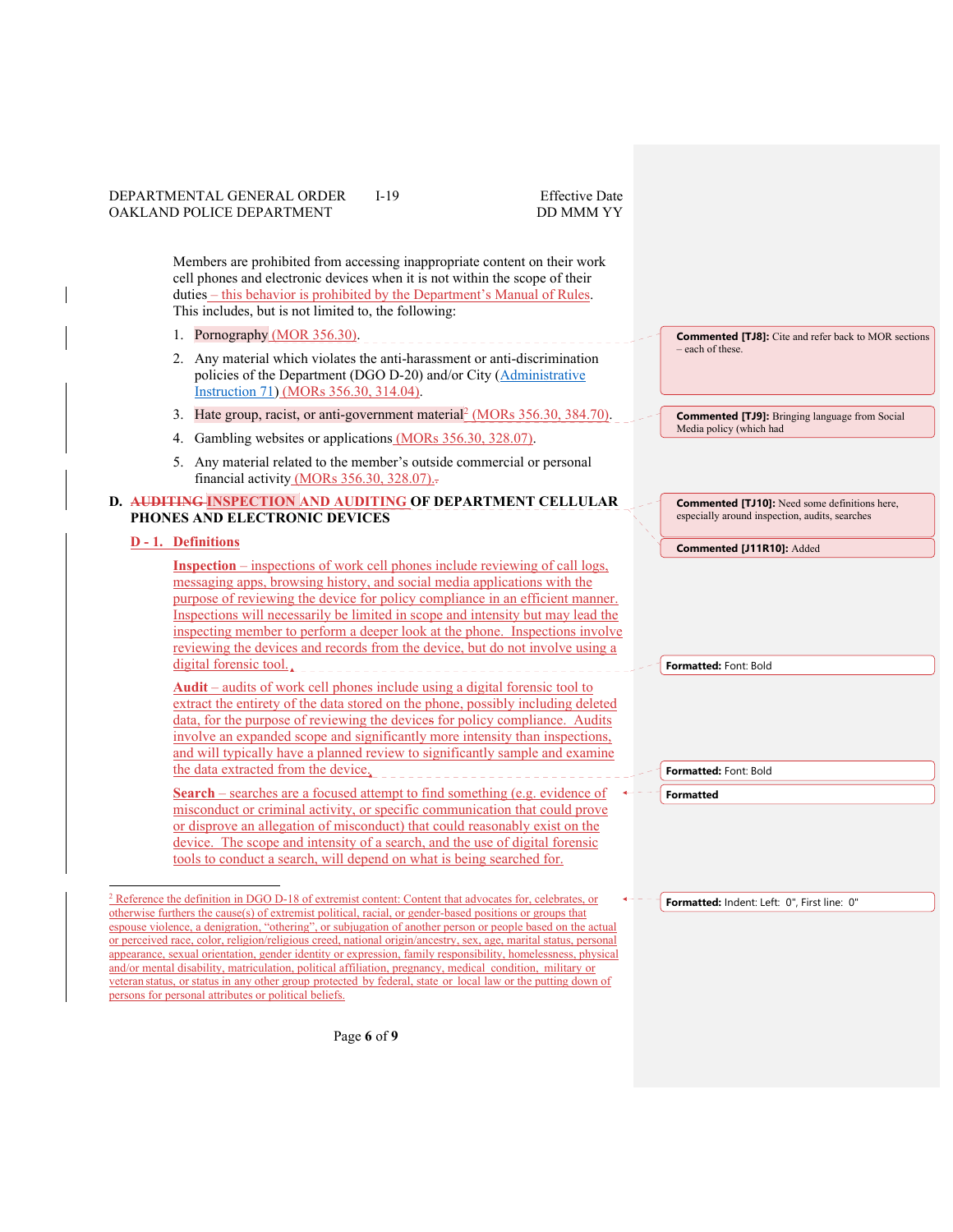#### **D - 1.D - 2. Right of Department to Inspect Work Cell Phones and Electronic Devices at Any Time**

The Department may inspect or audit-work cell phones and work electronic devices at any time. Such inspections or audits shall not be arbitrary, capricious, or harassing, and shall not be based on personal bias or animus.

Supervisors and commanders may conduct inspections of the work phones of members in their chain of command. Inspections of work cell phones or electronic devices by supervisors or commanders outside of planned or /ordered inspections, audits, or investigations shall be documented in a memorandum to the Captain of Internal Affairs, no matter the outcome of the inspection.

### **D - 3. Department Work Cell Phone Inspection Plan**

# Bureau Threshold Inspections

- 1. BRM will complete a written inspection plan within 180 days of this policy being signed, and will review the plan at least every two (2) years <u>subsequently.</u>
- 2. The BRM inspection plan will utilize thresholds based on data points such as
	- **a.** Number of citizen complaints which are associated with misconduct.
	- **b.** Uses of force
	- **c.** Amount of data used during the review period

To develop a list of at least twenty-five (25) members assigned a work cell phone per Bureau.

From the list for each Bureau, the BRM shall, at the beginning of each quarter (January, April, July, and October) randomly select<sup>3</sup> at least four (4) per Bureau and send the names to the respective Bureau Deputy Chief or Director.

The Bureau Deputy Chief or Director shall direct the work cell phones of  $\leftarrow$ the members on the list **inspected** (see definition in section D-1) by supervisors or commanders in the Bureau.

- 3. Random inspections pursuant to thresholds shall be done by a member at  $\leftarrow$  least one rank higher than the member to whom the phone is assigned.
- Violations of this policy noted during the inspections shall be reported and handled pursuant to DGO M-03.

**Commented [TJ12]:** Check this here along with D-3

**Commented [J13R12]:** Made this inspection and audit, kept searches the same.

**Commented [TJ14]:** DGO N-12: An examination that focuses on a specific task, activity, or event in order to ensure compliance with a policy, procedure, rule, or directive.

VS

Audit: A methodical, extensive and detailed examination or analysis. An audit is more general in nature than an inspection and may involve reviewing a previous inspection or conducting a new one. **Formatted:** Underline **Formatted Formatted:** Font: Bold, Underline **Formatted:** Font: Bold **Formatted:** Font: Bold **Formatted:** Font: Bold **Formatted:** Font: Bold **Formatted:** Font: Bold Formatted: Indent: Left: 1", No bullets or numbering

|                              | <b>Formatted:</b> Indent: Left: 1", No bullets or numbering |
|------------------------------|-------------------------------------------------------------|
| <b>Formatted:</b> Font: Bold |                                                             |
| <b>Formatted:</b> Font: Bold |                                                             |
| Formatted                    |                                                             |
| Formatted: Font: Bold        |                                                             |
|                              |                                                             |
| Formatted: Font: Bold        |                                                             |

<sup>&</sup>lt;sup>3</sup> Random selection shall be accomplished by using a random number generator, with a minimum of 1 and a maximum of 25, where the numbers generated will correspond to the row or column upon which the member's name exists in the spreadsheet or data collection toolarray.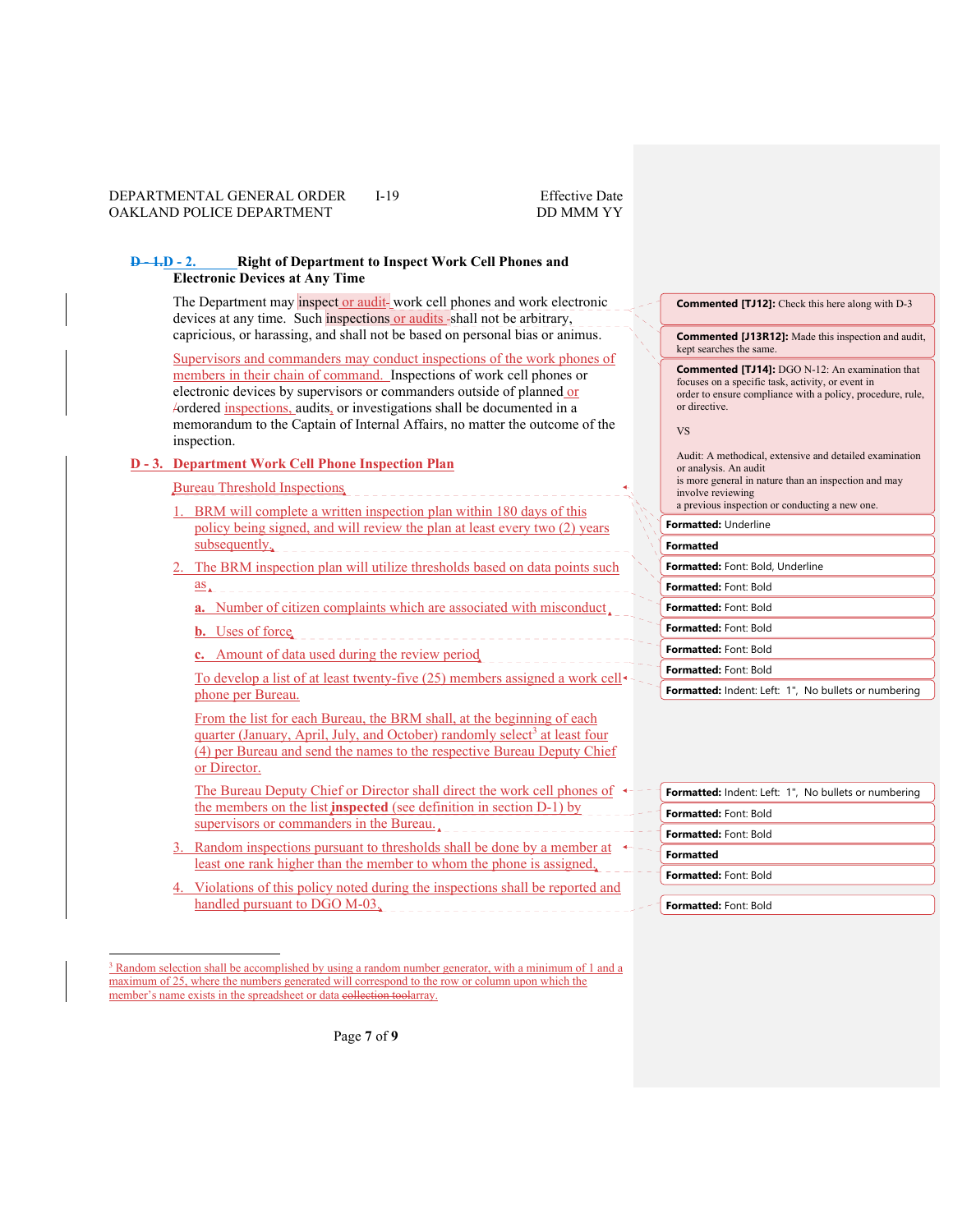The inspections mustshall be completed by the end of the quarter (March, June, September, December), and the results of these inspections shall be documented in the monthly management report (or in a memorandum to the Assistant Chief of Police with an information copy to IAD for sections that do not complete monthly management reports). If the member randomly selected is unavailable for the entirety of the quarter (e.g., on military leave, on injury leave, etc.) this shall be noted in the report or memorandum.

Integrity Unit Random Audits

The IAD Integrity Unit shall conduct a quarterly audit of no less than two (2) randomly selected<sup>4</sup> work cell phones, with the audits conducted in accordance with Integrity Unit operating procedures. The results of these audits shall be documented in a quarterly memorandum to the IAD Commander.

The IAD Integrity Unit shall conduct a quarterly inspection of no less than four (4) randomly selected<sup>5</sup> work cell phones, with the inspections conducted in accordance with Integrity Unit operating procedures. The results of these inspections shall be documented in a quarterly memorandum to the IAD Commander.

#### **D - 3.D - 4. Department Searches of Work Cell Phones and Electronic Devices**

In addition to inspections and audits, as detailed above,  $\mp$ the Department may also search work cell phones and work electronic devices when there is are reasonable grounds for suspecting that the search will reveal evidence of work-related misconduct or criminal misconduct.

# **D - 4.D - 5. Internal Record Keeping and Asset Management**

The ITU shall keep a record of issued work cell phones. This shall include, but is not limited to:

- 1. Phone number, if applicable
- 2. Device serial number or identifying number
- 3. Member assigned the device(s)

Page **8** of **9**

#### **Formatted:** Font: Bold

**Formatted:** Underline

**Formatted:** Font: Bold, Underline

**Formatted**

**Formatted**

**Formatted:** Font: Bold

**Formatted**

**Commented [TJ15]:** Does this conflict with D-1? Does D-1 need to say search? Check with OCA here.

Does this create a limitation on the ability to search that we aren't really under?

**Commented [TJ16R15]:** 

**<sup>2.</sup> Integrity Unit Inspections of Work Cell Phones** 

<sup>4</sup> Random selection shall be accomplished by using a random number generator, with a minimum of 1 and a maximum of the number of the total lines in the work phone record mentioned in D-4, and matching the first two (2) (or as many numbers need to be generated to gather the requisite number of phones to be inspected) random numbers generated to the row of the work phone record mentioned in D-4. 5 Random selection shall be accomplished by using a random number generator, with a minimum of 1 and a imum of the number of the total lines in the work phone record mentioned in D-4, and matching the first four (4) (or as many numbers need to be generated to gather the requisite number of phones to be  $\frac{1}{\sqrt{1-\frac{1}{\sqrt{1-\frac{1}{\sqrt{1-\frac{1}{\sqrt{1-\frac{1}{\sqrt{1-\frac{1}{\sqrt{1-\frac{1}{\sqrt{1-\frac{1}{\sqrt{1-\frac{1}{\sqrt{1-\frac{1}{\sqrt{1-\frac{1}{\sqrt{1-\frac{1}{\sqrt{1-\frac{1}{\sqrt{1-\frac{1}{\sqrt{1-\frac{1}{\sqrt{1-\frac{1}{\sqrt{1-\frac{1}{\sqrt{1-\frac{1}{\sqrt{1-\frac{1}{\sqrt{1-\frac{1}{\sqrt{1-\frac{1}{\sqrt{1-\frac{1}{\sqrt{1-\frac{1}{\sqrt{1-\frac{1}{\sqrt{1-\frac{1$